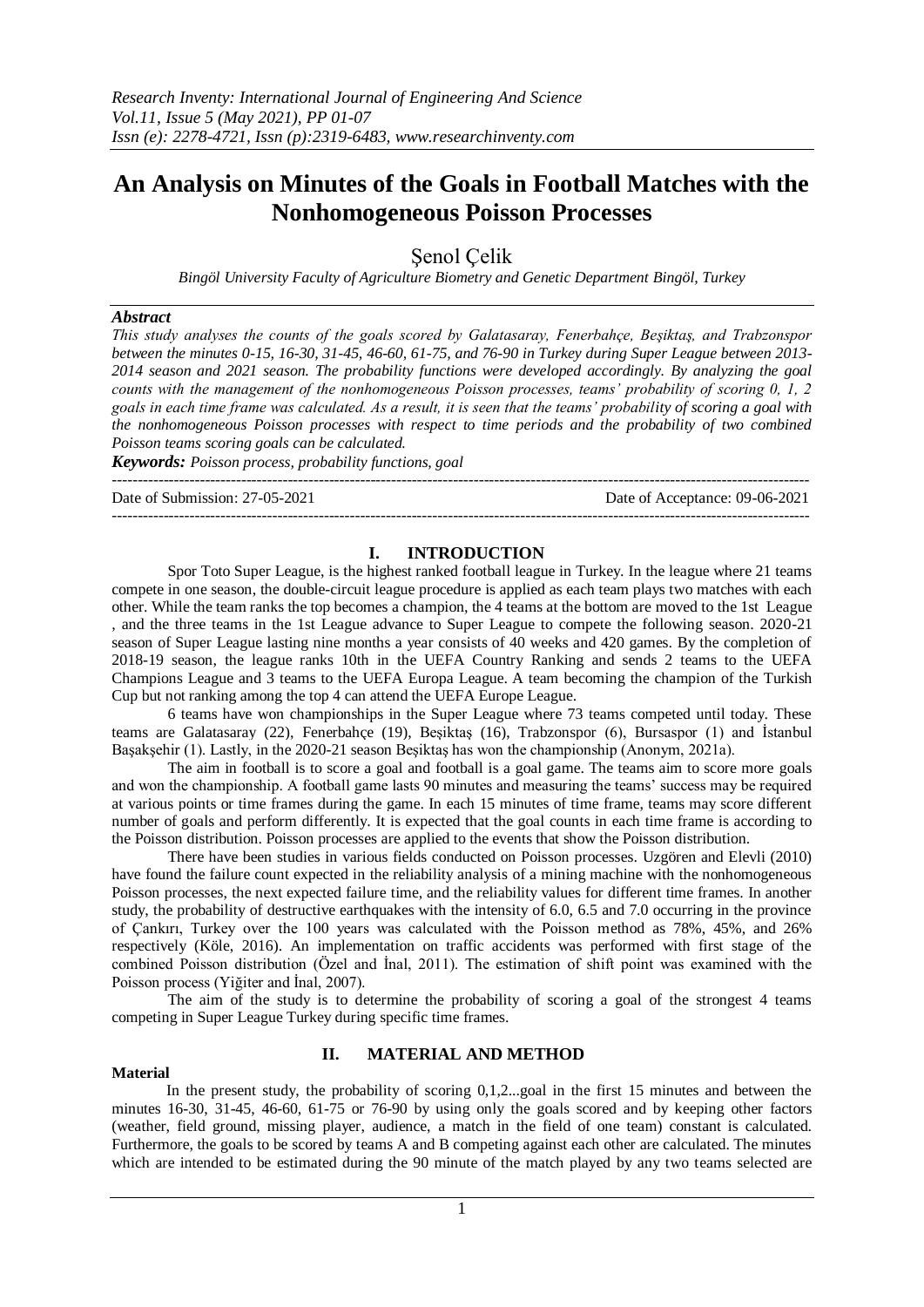acquired using the methods of nonhomogeneous Poisson and common Poisson processes. The results overlap in both of the studies.

The data used in the study consists of goal counts scored between the years 2013-14 and 2020-21 in Turkey during the Spor Toto Super League by four big teams that have won the championship, Galatasaray, Fenerbahçe, Beşiktaş, and Trabzonspor. Information on the goal minutes belonging to 8 seasons in total was obtained each week and recorded. The information gathered from the following website (Anonym, 2021b):

["https://www.google.com/search?q=spor+toto+s%C3%BCper+lig&sxsrf=ALeKk03sSE0UG\\_iltSg5QS](https://www.google.com/search?q=spor+toto+s%C3%BCper+lig&sxsrf=ALeKk03sSE0UG_iltSg5QSnB0ZqFJbD8Cg%3A1621510383688&source=hp&ei=70imYPrVJ4iulwTRzICIBA&iflsig=AINFCbYAAAAAYKZW_zNO6EF4Rhf7dNhdoDvzK3_K8OvQ&gs_ssp=eJzj4tTP1TcwKbK0KDJg9BIpLsgvUijJL8lXKD68pyC1SCEnMx0Ar1sLhg&oq=spor&gs_lcp=Cgdnd3Mtd2l6EAMYADIHCC4QJxCTAjIECCMQJzIECCMQJzICCAAyAggAMgIIADICCAAyAggAMgIIADICCAA6AgguUO3EAlihygJgjNYCaABwAHgAgAGuA4gB9wiSAQkwLjIuMC4xLjGYAQCgAQGqAQdnd3Mtd2l6&sclient=gws-wiz) [nB0ZqFJbD8Cg%3A1621510383688&source=hp&ei=70imYPrVJ4iulwTRzICIBA&iflsig=AINFCbYAAAAA](https://www.google.com/search?q=spor+toto+s%C3%BCper+lig&sxsrf=ALeKk03sSE0UG_iltSg5QSnB0ZqFJbD8Cg%3A1621510383688&source=hp&ei=70imYPrVJ4iulwTRzICIBA&iflsig=AINFCbYAAAAAYKZW_zNO6EF4Rhf7dNhdoDvzK3_K8OvQ&gs_ssp=eJzj4tTP1TcwKbK0KDJg9BIpLsgvUijJL8lXKD68pyC1SCEnMx0Ar1sLhg&oq=spor&gs_lcp=Cgdnd3Mtd2l6EAMYADIHCC4QJxCTAjIECCMQJzIECCMQJzICCAAyAggAMgIIADICCAAyAggAMgIIADICCAA6AgguUO3EAlihygJgjNYCaABwAHgAgAGuA4gB9wiSAQkwLjIuMC4xLjGYAQCgAQGqAQdnd3Mtd2l6&sclient=gws-wiz) [YKZW\\_zNO6EF4Rhf7dNhdoDvzK3\\_K8OvQ&gs\\_ssp=eJzj4tTP1TcwKbK0KDJg9BIpLsgvUijJL8lXKD68py](https://www.google.com/search?q=spor+toto+s%C3%BCper+lig&sxsrf=ALeKk03sSE0UG_iltSg5QSnB0ZqFJbD8Cg%3A1621510383688&source=hp&ei=70imYPrVJ4iulwTRzICIBA&iflsig=AINFCbYAAAAAYKZW_zNO6EF4Rhf7dNhdoDvzK3_K8OvQ&gs_ssp=eJzj4tTP1TcwKbK0KDJg9BIpLsgvUijJL8lXKD68pyC1SCEnMx0Ar1sLhg&oq=spor&gs_lcp=Cgdnd3Mtd2l6EAMYADIHCC4QJxCTAjIECCMQJzIECCMQJzICCAAyAggAMgIIADICCAAyAggAMgIIADICCAA6AgguUO3EAlihygJgjNYCaABwAHgAgAGuA4gB9wiSAQkwLjIuMC4xLjGYAQCgAQGqAQdnd3Mtd2l6&sclient=gws-wiz) [C1SCEnMx0Ar1sLhg&oq=spor&gs\\_lcp=Cgdnd3Mtd2l6EAMYADIHCC4QJxCTAjIECCMQJzIECCMQJzIC](https://www.google.com/search?q=spor+toto+s%C3%BCper+lig&sxsrf=ALeKk03sSE0UG_iltSg5QSnB0ZqFJbD8Cg%3A1621510383688&source=hp&ei=70imYPrVJ4iulwTRzICIBA&iflsig=AINFCbYAAAAAYKZW_zNO6EF4Rhf7dNhdoDvzK3_K8OvQ&gs_ssp=eJzj4tTP1TcwKbK0KDJg9BIpLsgvUijJL8lXKD68pyC1SCEnMx0Ar1sLhg&oq=spor&gs_lcp=Cgdnd3Mtd2l6EAMYADIHCC4QJxCTAjIECCMQJzIECCMQJzICCAAyAggAMgIIADICCAAyAggAMgIIADICCAA6AgguUO3EAlihygJgjNYCaABwAHgAgAGuA4gB9wiSAQkwLjIuMC4xLjGYAQCgAQGqAQdnd3Mtd2l6&sclient=gws-wiz) [CAAyAggAMgIIADICCAAyAggAMgIIADICCAA6AgguUO3EAlihygJgjNYCaABwAHgAgAGuA4gB9wiS](https://www.google.com/search?q=spor+toto+s%C3%BCper+lig&sxsrf=ALeKk03sSE0UG_iltSg5QSnB0ZqFJbD8Cg%3A1621510383688&source=hp&ei=70imYPrVJ4iulwTRzICIBA&iflsig=AINFCbYAAAAAYKZW_zNO6EF4Rhf7dNhdoDvzK3_K8OvQ&gs_ssp=eJzj4tTP1TcwKbK0KDJg9BIpLsgvUijJL8lXKD68pyC1SCEnMx0Ar1sLhg&oq=spor&gs_lcp=Cgdnd3Mtd2l6EAMYADIHCC4QJxCTAjIECCMQJzIECCMQJzICCAAyAggAMgIIADICCAAyAggAMgIIADICCAA6AgguUO3EAlihygJgjNYCaABwAHgAgAGuA4gB9wiSAQkwLjIuMC4xLjGYAQCgAQGqAQdnd3Mtd2l6&sclient=gws-wiz) [AQkwLjIuMC4xLjGYAQCgAQGqAQdnd3Mtd2l6&sclient=gws-wiz"](https://www.google.com/search?q=spor+toto+s%C3%BCper+lig&sxsrf=ALeKk03sSE0UG_iltSg5QSnB0ZqFJbD8Cg%3A1621510383688&source=hp&ei=70imYPrVJ4iulwTRzICIBA&iflsig=AINFCbYAAAAAYKZW_zNO6EF4Rhf7dNhdoDvzK3_K8OvQ&gs_ssp=eJzj4tTP1TcwKbK0KDJg9BIpLsgvUijJL8lXKD68pyC1SCEnMx0Ar1sLhg&oq=spor&gs_lcp=Cgdnd3Mtd2l6EAMYADIHCC4QJxCTAjIECCMQJzIECCMQJzICCAAyAggAMgIIADICCAAyAggAMgIIADICCAA6AgguUO3EAlihygJgjNYCaABwAHgAgAGuA4gB9wiSAQkwLjIuMC4xLjGYAQCgAQGqAQdnd3Mtd2l6&sclient=gws-wiz) These goals are in 6 divisions 0-15, 16- 30, 31-45, 46-60, 61-75, 76-90.

| Galatasaray    |          |       |       |       |                |       |
|----------------|----------|-------|-------|-------|----------------|-------|
| Years (season) | $0 - 15$ | 16-30 | 31-45 | 46-60 | 61-75          | 76-90 |
| 2013-2014      | 12       | 6     | 9     | 13    | 12             | 7     |
| 2014-2015      | 6        | 12    | 5     | 13    | 9              | 16    |
| 2015-2016      | 10       | 3     | 9     | 16    | 12             | 19    |
| 2016-2017      | 12       | 8     | 13    | 10    | $\overline{4}$ | 18    |
| 2017-2018      | 12       | 12    | 15    | 10    | 8              | 18    |
| 2018-2019      | 3        | 13    | 11    | 17    | 14             | 14    |
| 2019-2020      | 6        | 11    | 13    | 5     | 7              | 13    |
| 2020-2021      | 11       | 8     | 18    | 9     | 12             | 22    |
| <b>Total</b>   | 72       | 73    | 93    | 93    | 78             | 127   |

**Table 1.** The goal distribution of Galatasaray throughout the seasons

| Table 2. The goal distribution of Fenerbahçe throughout the seasons |  |
|---------------------------------------------------------------------|--|
|---------------------------------------------------------------------|--|

| Fenerbahce     | <b>Minutes</b> |           |       |       |       |       |
|----------------|----------------|-----------|-------|-------|-------|-------|
| Years (season) | $0 - 15$       | $16 - 30$ | 31-45 | 46-60 | 61-75 | 76-90 |
| 2013-2014      | 10             | 7         | 15    | 8     | 12    | 22    |
| 2014-2015      | 13             | 3         | 8     | 12    | 9     | 17    |
| 2015-2016      | 6              | 8         | 16    | 9     | 8     | 13    |
| 2016-2017      | $\overline{4}$ | 13        | 14    | 7     | 6     | 16    |
| 2017-2018      | 11             | 11        | 13    | 11    | 16    | 16    |
| 2018-2019      | $\overline{4}$ | 10        | 6     | 3     | 14    | 7     |
| 2019-2020      | 6              | 11        | 10    | 6     | 7     | 18    |
| 2020-2021      | 8              | 9         | 16    | 12    | 9     | 18    |
| <b>Total</b>   | 62             | 72        | 98    | 68    | 81    | 127   |

| Table 3. The goal distribution of Beşiktaş throughout the seasons |  |  |
|-------------------------------------------------------------------|--|--|
|                                                                   |  |  |

| <b>Besiktas</b> | <b>Minutes</b> |           |       |       |       |       |  |  |
|-----------------|----------------|-----------|-------|-------|-------|-------|--|--|
| Years (season)  | $0 - 15$       | $16 - 30$ | 31-45 | 46-60 | 61-75 | 76-90 |  |  |
| 2013-2014       | 7              | 9         | 14    | 6     | 10    | 7     |  |  |
| 2014-2015       | 3              | 9         | 8     | 10    | 9     | 16    |  |  |
| 2015-2016       | 6              | 13        | 11    | 11    | 17    | 17    |  |  |
| 2016-2017       | 12             | 8         | 12    | 13    | 12    | 16    |  |  |
| 2017-2018       | 9              | 10        | 8     | 13    | 9     | 20    |  |  |
| 2018-2019       | 9              | 4         | 19    | 12    | 9     | 19    |  |  |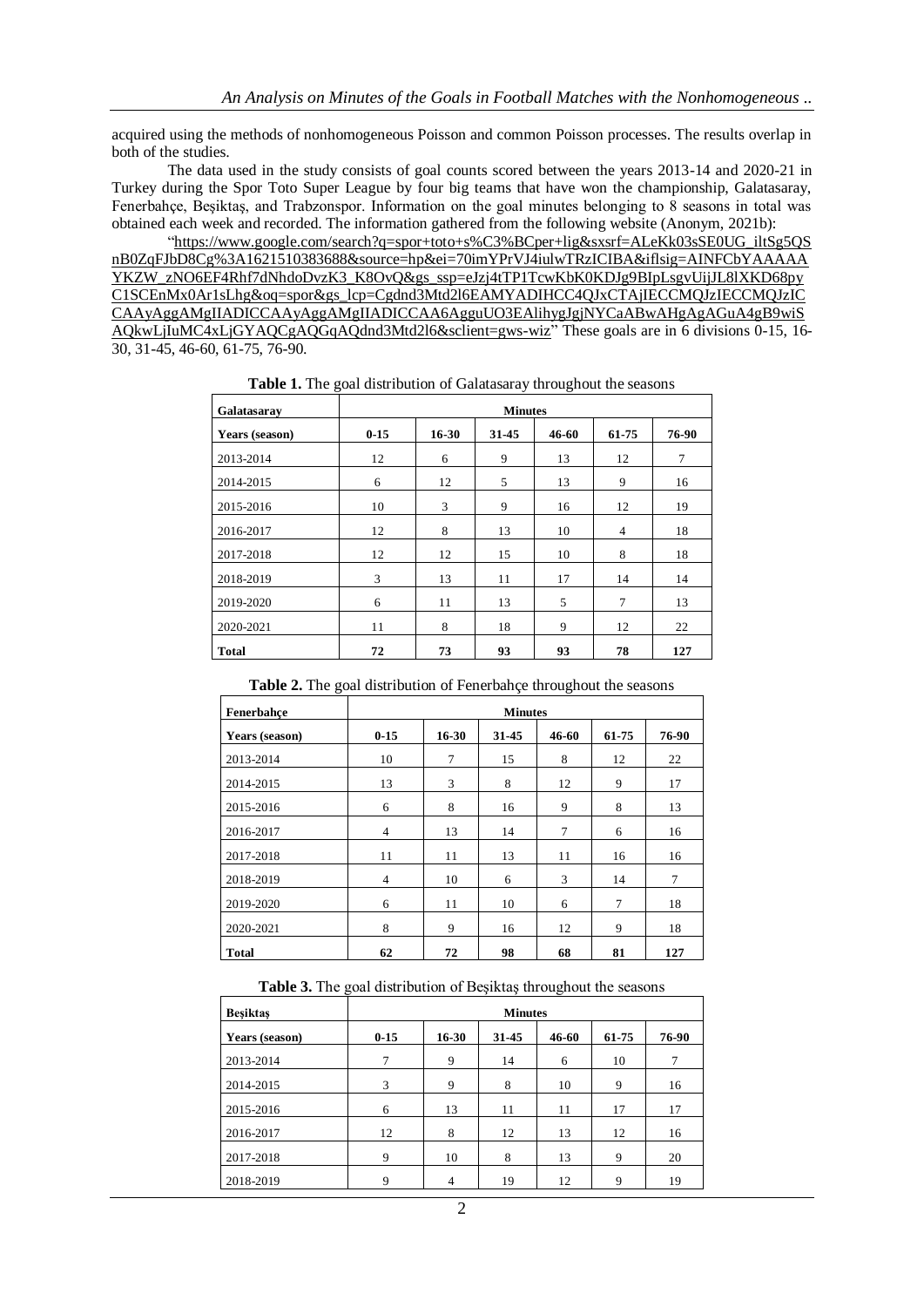| 2019-2020    |    |    |    | 1 ^<br>∸ | 14  | 10  |
|--------------|----|----|----|----------|-----|-----|
| 2020-2021    | 10 |    | 18 | 14       | 20  | 19  |
| <b>Total</b> | 62 | 64 | 98 | 91       | 100 | 130 |

**Table 4.** The goal distribution of Trabzonspor throughout the seasons

| <b>Trabzonspor</b> | <b>Minutes</b> |                |       |        |       |                |
|--------------------|----------------|----------------|-------|--------|-------|----------------|
| Years (season)     | $0 - 15$       | $16 - 30$      | 31-45 | 46-60  | 61-75 | 76-90          |
| 2013-2014          | 9              | $\overline{7}$ | 7     | 11     | 10    | 9              |
| 2014-2015          | $\overline{4}$ | 11             | 9     | 8      | 9     | 17             |
| 2015-2016          | 7              | 3              | 6     | 8      | 7     | 9              |
| 2016-2017          | 4              | 8              | 6     | 10     | 7     | $\overline{4}$ |
| 2017-2018          | 10             | 3              | 9     | 11     | 9     | 20             |
| 2018-2019          | 5              | 15             | 7     | $\tau$ | 13    | 17             |
| 2019-2020          | 16             | 9              | 11    | 10     | 13    | 17             |
| 2020-2021          | 3              | 11             | 9     | 8      | 9     | 10             |
| <b>Total</b>       | 58             | 67             | 64    | 73     | 77    | 103            |

#### **III. METHOD**

To see the event count occurring in the time frame of  $N_t$  (0,t], the nonhomogeneous Poisson process showcased with  $\{N_t, t \ge 0\}$  provides the following axioms (Kadılar, 2020).

 $N_0=0$  and  $P(N_0=0)=1$ 

• Regarding  $0 \le t_1 \le t_2 \le \dots \le t_m$ , random variables of  $N_{t_1}, N_{t_2} - N_{t_1}, \dots, N_{t_m} - N_{t_{m-1}}$  is independent. Briefly, the nonhomogeneous Poisson process is a process with independent increments.

•  $N_t$  for t>0 is a random variable with  $\Lambda_t = \int_0^t \lambda(u) du$  averaged and Poisson distribution. the probability function of  $N_t$  is as follows:

$$
P(N_t = i) = \begin{cases} e^{-\Lambda_t} \frac{(\Lambda_t)^i}{i!}, i = 0, 1, 2, ... \\ 0, \text{ otherwise} \end{cases}
$$

Let  $\{N_t, t \geq 0\}$  be a homogeneous or nonhomogeneous Poisson process and let  $Y_i$ , i=1,2,3,... be independent and identically distributed random variables, independent of the process  $\{N_t, t \geq 0\}$ . A stochastic process  $\{X_t, t \geq 0\}$  is said to be a compound Poisson process if it can be displayed as

$$
X_t = \sum_{i=1}^N Y_i
$$

If  $E(Y_i) = \eta$  and  $V(Y_i) = \sigma^2$ , i=1,2,3,..., expected value and variance of  $X_i$  are  $E(X_i) = \lambda t \eta$  and V  $\lambda t(\sigma^2 + \eta^2)$ , respectively. In particular, if Y<sub>i</sub>, i=1,2,3,..., are distribute according to the binomial distribution  $\{X_t, t \geq 0\}$  is called as a Neyman type B process (Ozel and Inal, 2008).

A compound Poisson process S has the following properties (Daniel, 2019).

- For  $t>0$ ,  $S(t) = \sum_{i=1}^{N}$ i
- N is a Poisson process with rate function  $\lambda$
- All the random variables  $X_i$  have the same distribution as a single random variable  $X$
- For all t, the random variables  $N(t)$  and all the  $X_i$  form an independent set
- If N(t)=0 for a particular value of t, then the empty  $\sum S(t) = 0$  is taken, so in particular, S(0)=0.

## **IV. RESULTS**

The average goal counts are going to be the lamda1(t) and lamda2(t) variables for periods of  $15$ minutes each between Table 1 and 4. These variables are found by counting each season (year) as a series of 34 matches and dividing the average of each period by 34. Each team played 40 matches in the 2020-2021 season while in others they played 34 each. In fact, teams have played  $7*34+40=278$  matches in total throughout these 8 seasons. In other words, lambda(t) variables were calculated by dividing the total goals of 8 seasons by 278 in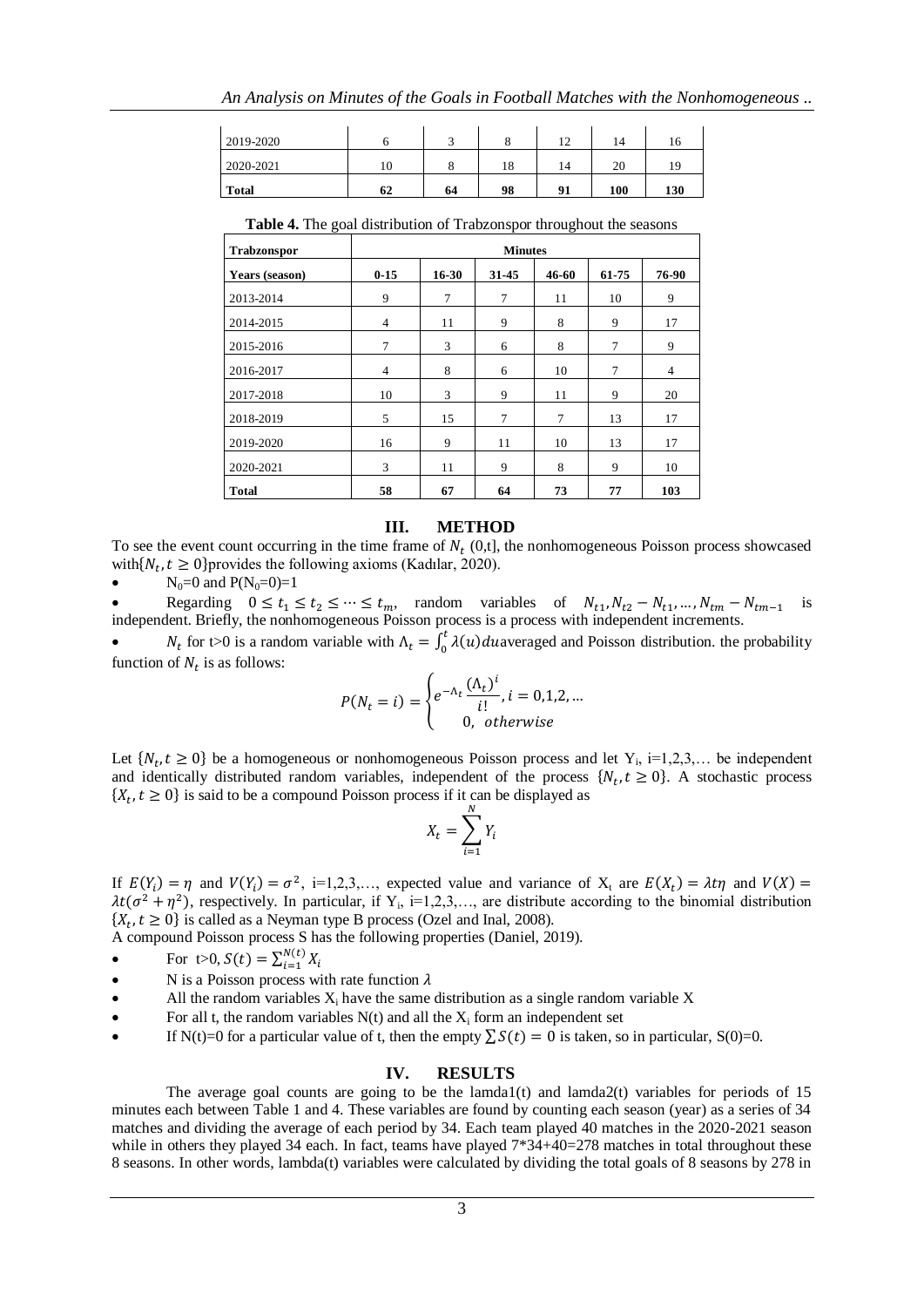each period of 15 minutes. It could be noted as the averaging of the mean. The goal counts of teams scored in the periods of 15 minutes namely lambda(t) are presented in Table 5.

| <b>Teams</b>       | $0 - 15$ | 16-30    | 31-45    | 46-60    | 61-75    | 76-90    |
|--------------------|----------|----------|----------|----------|----------|----------|
| Galatasaray        | 0.258993 | 0.26259  | 0.334532 | 0.334532 | 0.280576 | 0.456835 |
| Fenerbahce         | 0.223022 | 0.258993 | 0.352518 | 0.244604 | 0.291367 | 0.456835 |
| <b>Besiktas</b>    | 0.223022 | 0.230216 | 0.352518 | 0.327338 | 0.359712 | 0.467626 |
| <b>Trabzonspor</b> | 0.208633 | 0.241007 | 0.230216 | 0.26259  | 0.276978 | 0.370504 |

**Table 5.** Scoring speed of goals in the time frames of 15 minutes

As a result of these calculations, nonhomogeneous Poisson processes are going to be used to calculate the probability of Galatasaray scoring 1 goal between minutes 0-15. Considering that a football match lasts 90 minutes and t variable is the interval [0,90].

In the interval [0,15], the scoring speed of goals is going to be 0.258993 goals per match. 0.258993/15=0.017266 minutes per match will be required here. The following probability functions are acquired if other periods are calculated accordingly. Regarding Lamda1 for Galatasaray, Lamda2 for Fenerbahçe, Lamda3 for Beşiktaş and Lamba4 for Trabzonspor, following calculations namely Poisson probability functions can be written.

$$
\lambda_1(t) = \begin{cases}\n0.017266 \rightarrow 0 \le t \le 15 \\
0.017506 \rightarrow 16 \le t \le 30 \\
0.022302 \rightarrow 31 \le t \le 45 \\
0.022302 \rightarrow 46 \le t \le 60 \\
0.018705 \rightarrow 61 \le t \le 75 \\
0.030456 \rightarrow 76 \le t \le 90\n\end{cases}
$$
\n
$$
\lambda_2(t) = \begin{cases}\n0.014868 \rightarrow 0 \le t \le 15 \\
0.017266 \rightarrow 16 \le t \le 30 \\
0.023501 \rightarrow 31 \le t \le 45 \\
0.016307 \rightarrow 46 \le t \le 60 \\
0.019424 \rightarrow 61 \le t \le 75 \\
0.030456 \rightarrow 76 \le t \le 90\n\end{cases}
$$
\n
$$
\lambda_3(t) = \begin{cases}\n0.014868 \rightarrow 0 \le t \le 15 \\
0.015348 \rightarrow 16 \le t \le 30 \\
0.023501 \rightarrow 31 \le t \le 45 \\
0.0223501 \rightarrow 31 \le t \le 45 \\
0.0223981 \rightarrow 61 \le t \le 75 \\
0.031175 \rightarrow 76 \le t \le 90\n\end{cases}
$$
\n
$$
\lambda_4(t) = \begin{cases}\n0.013909 \rightarrow 0 \le t \le 15 \\
0.016067 \rightarrow 16 \le t \le 30 \\
0.015348 \rightarrow 31 \le t \le 45 \\
0.017506 \rightarrow 46 \le t \le 60 \\
0.018465 \rightarrow 61 \le t \le 75 \\
0.0247 \rightarrow 76 \le t \le 90\n\end{cases}
$$

The graphic of probability function is presented in Figure 1.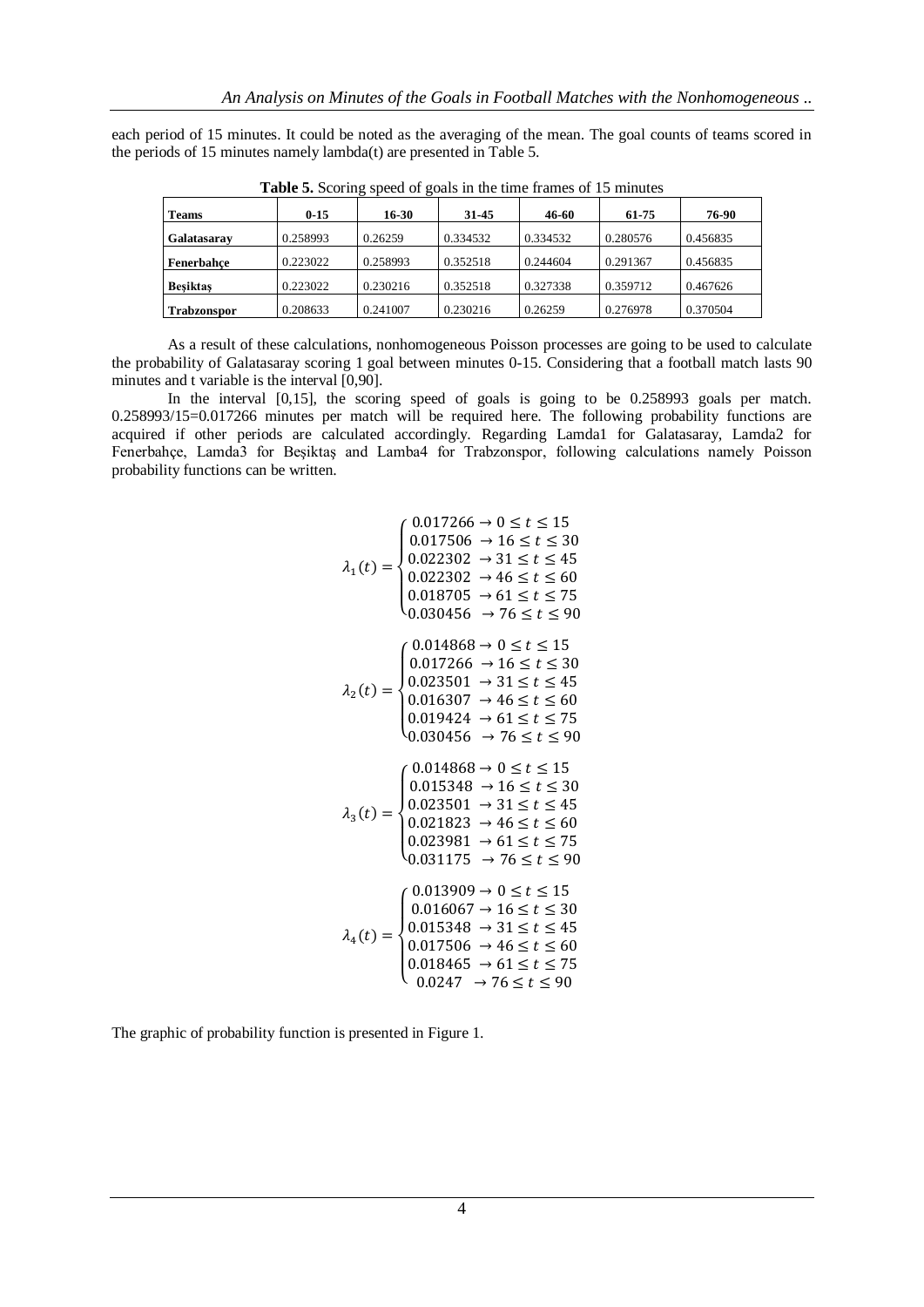

**Figure 1.** Function graphic

With the nonhomogeneous Poisson method, find the teams' probability of scoring 1 goal in the first 15 minutes.

$$
P(N_{15} - N_0 = 1) = \frac{e^{-[m(15) - m(0)]}[m(15) - m(0)]^1}{1!}
$$

In the equation above,  $[m(15) - m(0)]$  equation shows the average goal count acquired in the interval [0,15]. This equation found as:

$$
[m(15) - m(0)] = \int_0^{15} \lambda_1(t)dt = \int_0^{15} 0.017266 \, dt = 0.258993
$$

$$
P(N_{15} - N_0 = 1) = \frac{e^{-0.258993}(0.258993)^1}{1!} = 0.2
$$

This signifies that Galatasaray's probability of scoring a goal in the first 15 minutes is 0.2 which is 20%. Similarly, in the interval [0,15], if the following calculations are performed in order for Fenerbahçe to score 2 goals.

$$
[m(15) - m(0)] = \int_0^{15} \lambda_2(t)dt = \int_0^{15} 0.014868dt = 0.223022
$$

$$
P(N_{15} - N_0 = 2) = \frac{e^{-0.223022}(0.223022)^2}{2!} = 0.02
$$

Fenerbahçe's probability of scoring 2 goals in the first 15 minutes is 0.02 which is 2%. When the probability of Beşiktaş scoring 1 or 2 goals in the [0,15] interval is calculated separately,

$$
[m(15) - m(0)] = \int_0^{15} \lambda_3(t)dt = \int_0^{15} 0.014868dt = 0.223022
$$

$$
P(N_{15} - N_0 = 1) = \frac{e^{-0.223022}(0.223022)^1}{1!} = 0.178439
$$

Beşiktaş's probability of scoring 1 goal in the first 15 minutes is 0.178439 which is approximately 17.8%.

$$
P(N_{15} - N_0 = 2) = \frac{e^{-0.223022}(0.223022)^2}{2!} = 0.02
$$

Beşiktaş's probability of scoring 2 goals in the first 15 minutes is 0.02 (2%).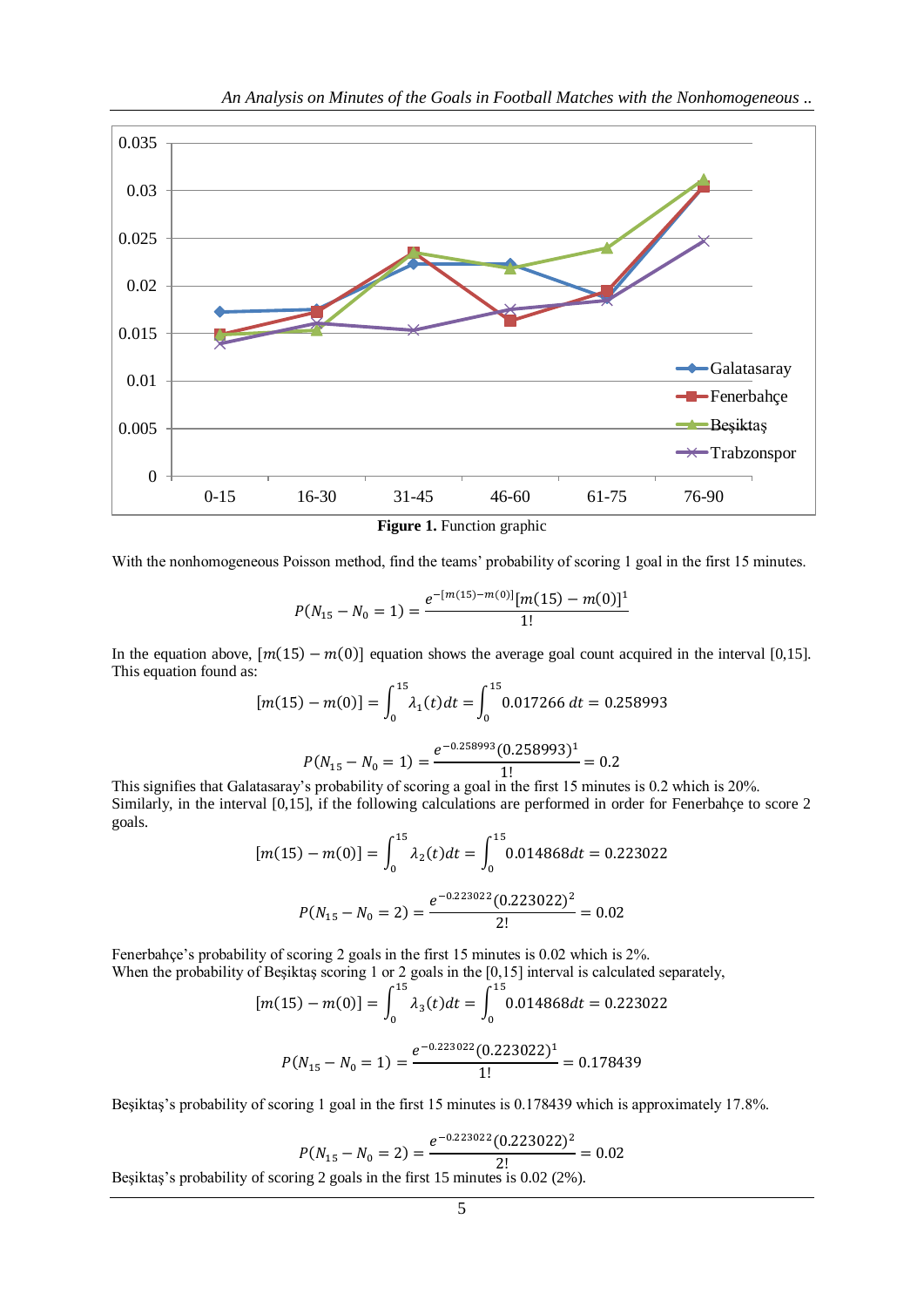When the probability of Trabzonspor scoring 1 goal in the [0,15] interval is calculated,

$$
[m(15) - m(0)] = \int_0^{13} \lambda_4(t)dt = \int_0^{13} 0.013909dt = 0.208633
$$

$$
P(N_{15} - N_0 = 1) = \frac{e^{-0.208633}(0.208633)^1}{1!} = 0.169346
$$

Trabzonspor's probability of scoring 1 goal in the first 15 minutes is 0.169346 which is approximately 16.93%. If the probability of Beşiktaş scoring 2 or 3 goals in the interval [30-45] is calculated,  $0.45$ 

$$
[m(45) - m(30)] = \int_{30}^{45} \lambda_3(t)dt = \int_{30}^{45} 0.023501dt = 0.352518
$$

$$
P(N_{45} - N_{30} = 2) = \frac{e^{-0.352518}(0.352518)^2}{2!} = 0.043675
$$

$$
P(N_{45} - N_{30} = 3) = \frac{e^{-0.352518}(0.352518)^3}{3!} = 0.005132
$$

Beşiktaş's probability of scoring 2 goals in the interval [30-45] is 0.043675 and for 3 goals it is 0.005132. The probabilities of scoring 1 goal in the time intervals [0-15], [16-30], [31-45], [46-60], [61-75], [76-90] were calculated for 4 teams and presented in Table 6.

| <b>Tuble</b> of Hobushines of teams secting 1 goal in this periods |             |            |                 |                    |  |  |  |  |
|--------------------------------------------------------------------|-------------|------------|-----------------|--------------------|--|--|--|--|
| <b>Period</b> /Teams                                               | Galatasarav | Fenerbahce | <b>Besiktas</b> | <b>Trabzonspor</b> |  |  |  |  |
| $0 - 15$                                                           | 0.199898    | 0.178439   | 0.178439        | 0.169346           |  |  |  |  |
| $16 - 30$                                                          | 0.201947    | 0.199898   | 0.182875        | 0.189392           |  |  |  |  |
| 31-45                                                              | 0.239416    | 0.247791   | 0.247791        | 0.182875           |  |  |  |  |
| 46-60                                                              | 0.239416    | 0.191529   | 0.235958        | 0.201947           |  |  |  |  |
| 61-75                                                              | 0.211932    | 0.217721   | 0.251035        | 0.209969           |  |  |  |  |
| 76-90                                                              | 0.289307    | 0.289307   | 0.292962        | 0.255791           |  |  |  |  |

**Table 6.** Probabilities of teams scoring 1 goal in time periods

When Table 6 is examined, it can be seen that the probability of 4 big teams scoring at least 1 goal in the first 15 minutes of the match in the Turkish Super League is in the interval [0-15]. It has been observed that the probability of scoring at most 1 goal in the last 15 minutes is in the interval [76-90]. In [76-90] time period, Beşiktaş has the highest probability of scoring 1 goal. The probability of Beşiktaş scoring 1 goal in the last 15 minutes of the match in this time period is approximately 0.293 which is 29.3%. It is followed by Galatasaray and Fenerbahçe. The probability of both teams to score 1 goal in this time period is equal to 0.289. The probability of Trabzonspor scoring 1 goal in the same time period is 0.256.

If the probability of any two teams scoring the same or different number of goals together in a specific time interval is calculated, the resultant functions is going to be the multiplication of one other according to the Poisson process since these two processes are independent. In that case, the probability of Beşiktaş team scoring 1 goal and Trabzonspor team scoring 2 goals in the interval [0,15] is calculated as follows. P(Beşiktaş=1, Trabzon=2)=0.178439\*0.017666=0.003152

Similar to this calculation, the probability of scoring goals among teams in different time intervals has been calculated and presented in Table 7.

| <b>Teams</b>    | Goal      | $0 - 15$ | $16 - 30$ | 31-45   | 46-60   | 61-75   | 76-90   |
|-----------------|-----------|----------|-----------|---------|---------|---------|---------|
| <b>Besiktas</b> |           | 0.17844  | 0.18287   | 0.24779 | 0.23596 | 0.25103 | 0.29296 |
| Trabzon         | 0         | 0.81169  | 0.78584   | 0.79436 | 0.76906 | 0.75807 | 0.69039 |
|                 | Two teams | 0.14484  | 0.14371   | 0.19684 | 0.18147 | 0.19030 | 0.20226 |
| <b>Besiktas</b> |           | 0.17844  | 0.18287   | 0.24779 | 0.23596 | 0.25103 | 0.29296 |
| Trabzon         |           | 0.16935  | 0.18939   | 0.18287 | 0.20195 | 0.20997 | 0.25579 |
|                 | Two teams | 0.03022  | 0.03464   | 0.04531 | 0.04765 | 0.05271 | 0.07494 |

**Table 7.** The teams' probability of scoring goals in the mutually required time interval.